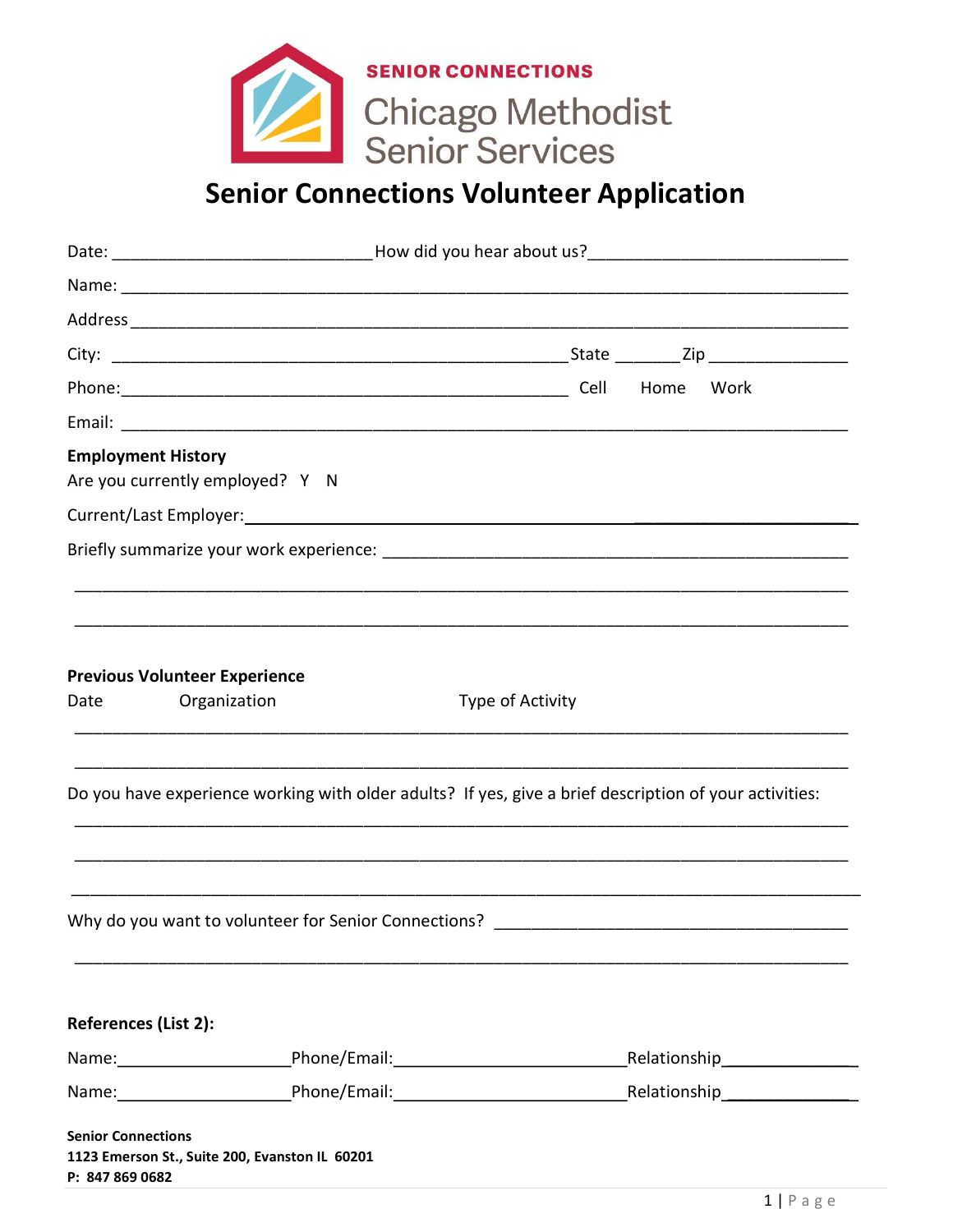

| <b>Education (Check highest level): HS Diploma</b>                                                                                                                                                                                                     | HS GED BA/BS MS<br>Other:________________                                                      |  |  |
|--------------------------------------------------------------------------------------------------------------------------------------------------------------------------------------------------------------------------------------------------------|------------------------------------------------------------------------------------------------|--|--|
| <b>Skills</b> (Check all that apply):<br>Word $\Box$ Excel $\Box$ PowerPoint $\Box$ Outlook $\Box$ Internet $\Box$<br>Blog $\Box$ Writing Research $\Box$ Event Planning $\Box$ Social Media $\Box$<br>Marketing $\Box$ Photography/Videography $\Box$ | Web Design<br>$\perp$<br>Community Outreach                                                    |  |  |
|                                                                                                                                                                                                                                                        |                                                                                                |  |  |
|                                                                                                                                                                                                                                                        |                                                                                                |  |  |
|                                                                                                                                                                                                                                                        |                                                                                                |  |  |
| <b>Availability</b><br>I am interested in volunteering: Weekly Monthly Special Events As Needed<br>Please list hours you are available on your preferred days.                                                                                         |                                                                                                |  |  |
|                                                                                                                                                                                                                                                        |                                                                                                |  |  |
|                                                                                                                                                                                                                                                        |                                                                                                |  |  |
|                                                                                                                                                                                                                                                        |                                                                                                |  |  |
|                                                                                                                                                                                                                                                        |                                                                                                |  |  |
|                                                                                                                                                                                                                                                        |                                                                                                |  |  |
| I am interested in a specific program:<br>Senior Connections Visiting Volunteer ■ Well Being Calls/Friendly Caller<br>Office Help _____<br>Driver <sub>____</sub>                                                                                      |                                                                                                |  |  |
| <b>For Senior Connections Volunteers:</b><br>Please check what you would be willing to do when you visit:                                                                                                                                              |                                                                                                |  |  |
| Shopping $\Box$<br>Reading $\Box$<br>Writing $\Box$<br>Car ride $\Box$<br>Minor repairs $\Box$<br>Going for a walk $\Box$                                                                                                                              | Light chores $\Box$<br>Going out for coffee $\Box$<br>Cards/Board Games $\Box$<br>Music $\Box$ |  |  |
|                                                                                                                                                                                                                                                        |                                                                                                |  |  |
| <b>Senior Connections</b><br>1123 Emerson St., Suite 200, Evanston IL 60201                                                                                                                                                                            |                                                                                                |  |  |

P: 847 869 0682